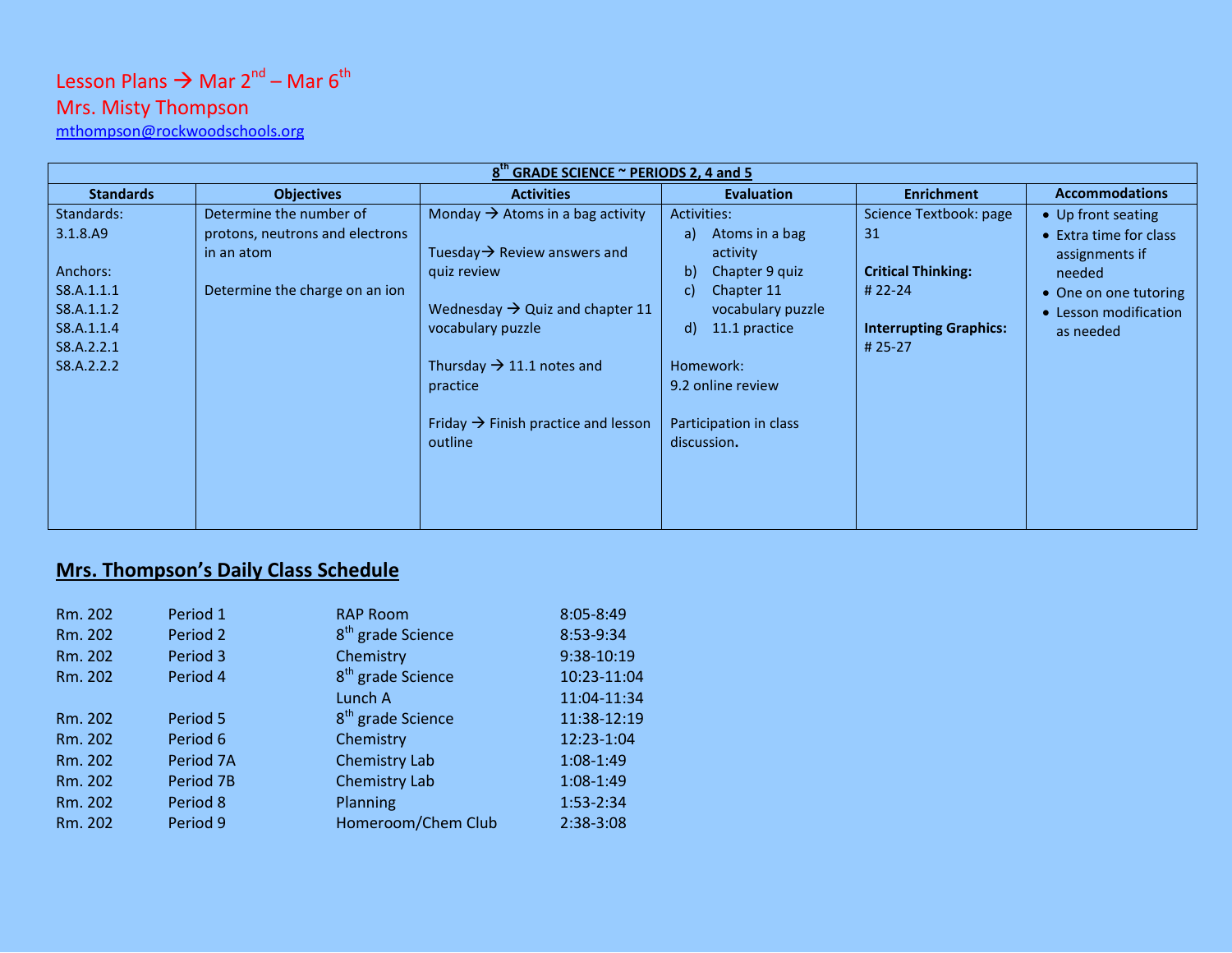#### **Classroom rules and expectations**

- 1. Please listen while the teacher is talking!
	- $\triangleright$  Talking during class instruction causes you to miss important information and creates a disruption in the classroom.
	- $\triangleright$  Only one warning will be given! If talking continues a detention will be assigned for class disruption and your parent will be notified.
	- $\triangleright$  If this becomes a daily habit your seat will be moved away from other students and a parent conference will be requested.
- 2. Come to class prepared ready to learn!
	- $\triangleright$  When the bell rings you should be in your seat and ready to start class.
	- ▶ You will receive only one warning! If you are out of your seat or are still talking after the teacher has asked for your attention you will receive a detention for class disruption and your parent will be notified.
- 3. Please follow all the teacher's instructions!
	- $\triangleright$  Follow all the teacher's instructions on every assignment. This includes working individually and not talking.
	- $\triangleright$  Failure to not follow all the teacher's instructions will cost you points on the assignment.
	- If the teacher has to repeatedly remind you to follow the instructions a detention will be given for class disruption and your parent will be notified.
- 4. Please do not argue with the teacher!
	- $\triangleright$  If there is something that you would like to discuss please see me before or after school.
	- $\triangleright$  Only one warning will be given! If arguing continues a detention will be assigned for class disruption and your parent will be notified.
- 5. Always complete your own work!
	- $\triangleright$  Under no circumstances is copying another student's paper acceptable.
	- $\triangleright$  No warning will be given! If you are copying another students paper the following disciplinary actions will occur:
		- Both you and the person you are copying from will receive a 0 on the assignment.
		- A detention will be assigned to both you and the other student for copying.
		- Parents will be notified.
- 6. Be on time to class!
	- $\triangleright$  If you are late to class (body not in the classroom when the bell rings) you will be marked late.
	- $\triangleright$  You must have a written pass from a teacher to be excused for the lateness.
	- $\triangleright$  On the third, fourth, and fifth tardy you will receive a detention and your parent will be notified.
	- $\triangleright$  On the sixth late you will receive a level II disciplinary referral and a parent conference will be requested.
- 7. Take on responsibility for yourself!
	- $\triangleright$  If you are absent, it is your job to get the material(s) you missed outside of the classroom.
	- $\triangleright$  Be sure to keep yourself on task throughout the lessons.
- 8. You must have your planner to leave the classroom!